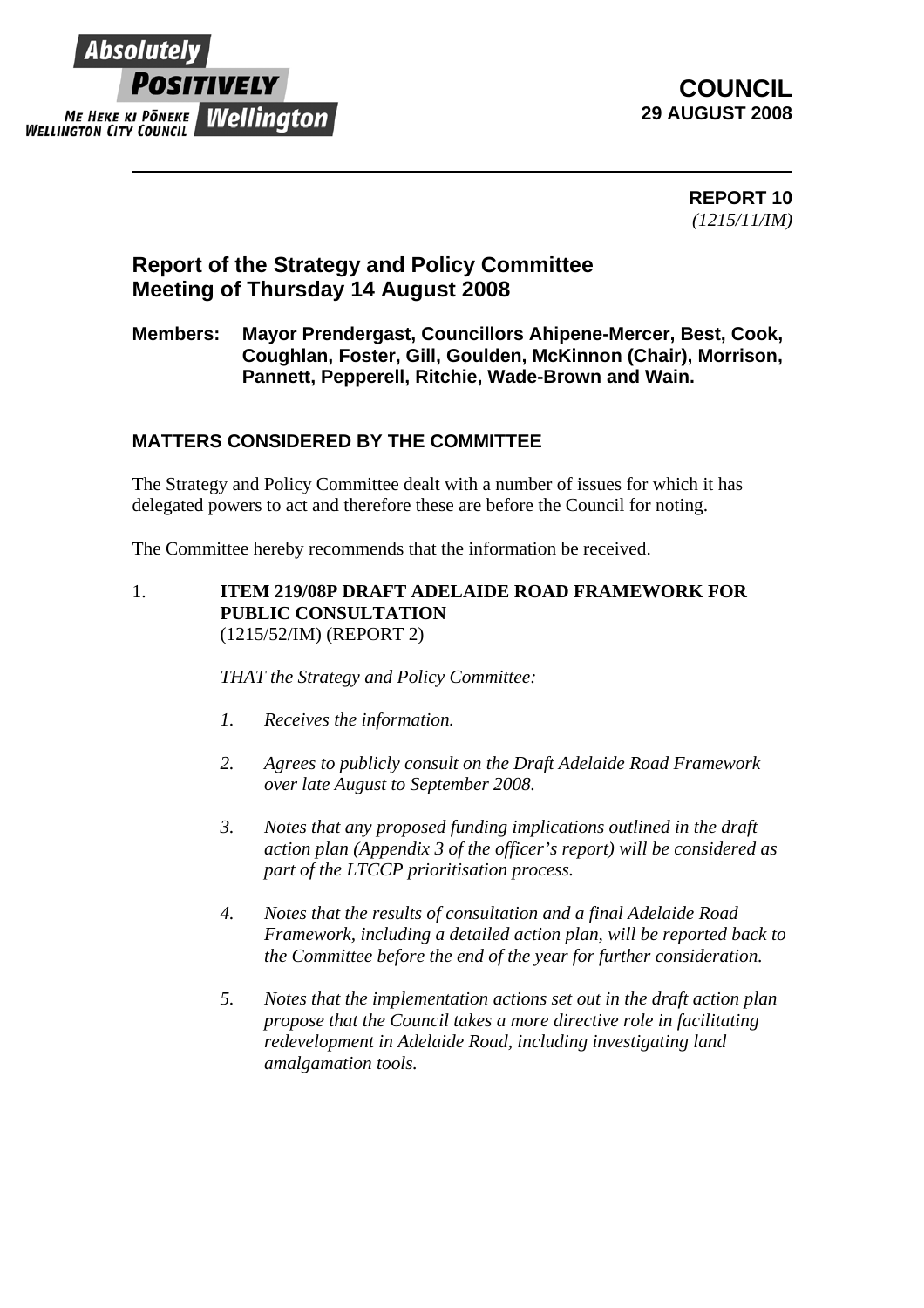#### 2. **ITEM 220/08P PROPOSED DISTRICT PLAN CHANGE 69 – CONTAMINATED LAND** (1215/52/IM) (REPORT 3)

*THAT the Strategy and Policy Committee:* 

- *1. Receives the information.*
- *2. Agrees to notify:* 
	- *a) a stand alone Contaminated Land Chapter as generally contained in Proposed Plan Change 69 (attached as Appendix One of the officer's report subject to any amendments under recommendations below) and*
	- *b) variations to plan changes that are still outstanding as at 1 November 2008 and which are necessary to give effect to the decision to introduce a stand alone Contaminated Land Charter in accordance with the First Schedule of the Resource Management Act 1991, to be publicly notified on 1 November 2008.*
- *3. Agrees to adopt the Section 32 Report for Proposed District Plan Change 69 (attached as Appendix Two of the officer's report subject to any amendments under recommendation 4).*
- *4. Delegates to the Portfolio Leader for Urban Development and Transport, the authority to approve minor editorial changes to Proposed District Plan Change 69, minor changes as necessary to align the proposed change with other proposed plan changes that become operative before 1 November 2008 and the authority to sign off the final plan change and variation documentation prior to public notification.*
- *5. Directs officers to prepare proposed plan variations in order to give effect to recommendation 2 above, as necessary before 1 November 2008, to align relevant provisions (that have not completed their statutory processes under the Act) with Proposed District Plan Change 69.*
- *6. Delegates to the Portfolio Leader for Urban Development and Transport, the authority to approve and confirm that the variations to proposed district plan changes, necessary to align these plan changes with Proposed District Plan Change 69; and the final plan variation documentation prior to notification, give effect to the decision in recommendation 2.*
- *7. Delegates to the Portfolio Leader for Urban Development and Transport, the authority to approve and sign off minor amendments to*